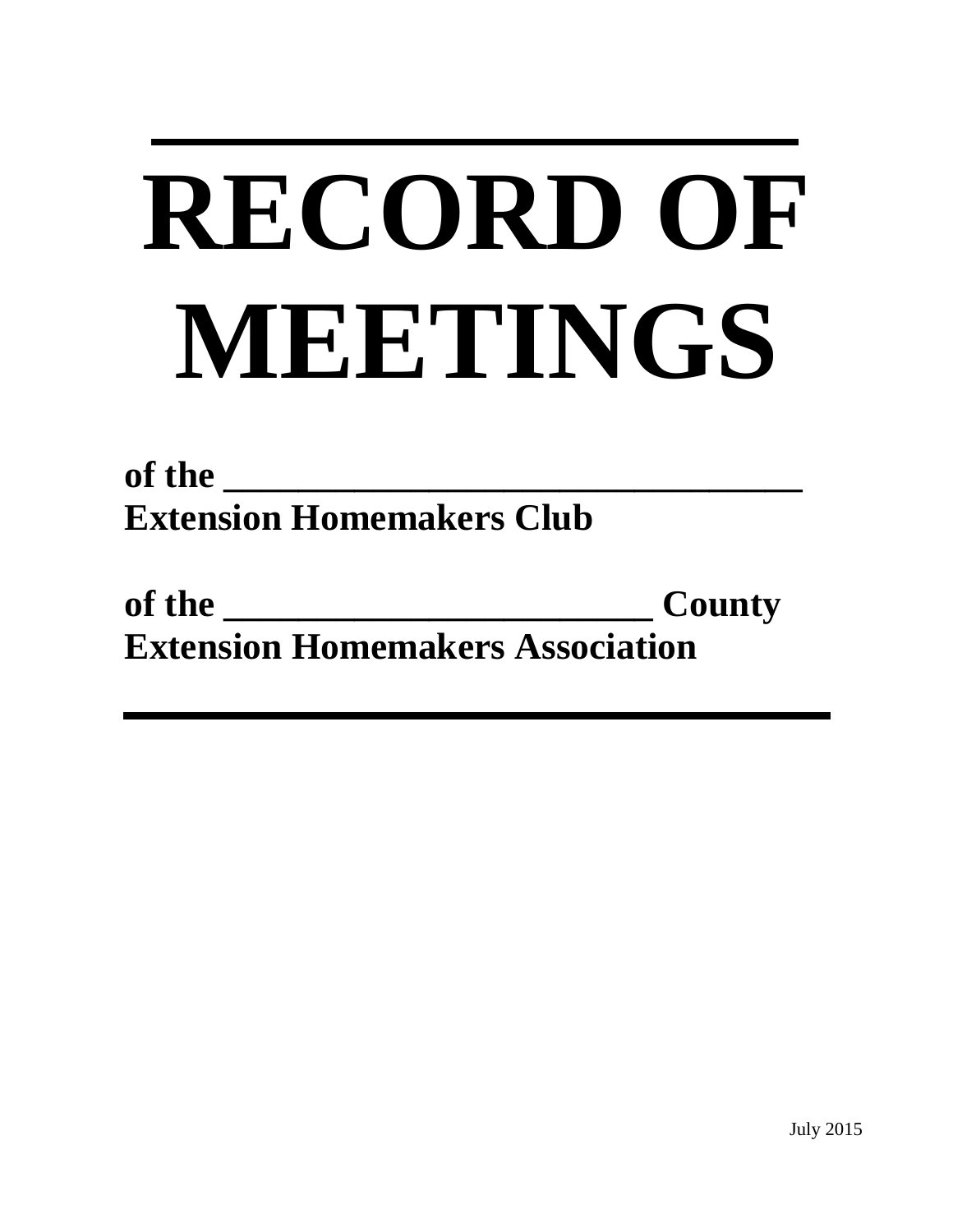#### **RECORD OF MEETINGS EXTENSION HOMEMAKERS CLUBS OF THE KENTUCKY EXTENSION HOMEMAKERS ASSOCIATION, INC.**

The purpose of this record book is to help Homemaker Clubs keep an accurate record of meetings, activities and work accomplished through educational programs in cooperation with the University of Kentucky Cooperative Extension Service. This section includes:

- Duties of Secretary
- Names of Officers
- Names of Subject Matter Chairmen
- Names of Committee Chairmen
- Roll Call of Members and Record of Attendance
- Hints on Writing Minutes
- Space for Recording Minutes
- Monthly Club Reports
- Monthly Financial Reports

Note: Please copy these forms as needed.

#### **DUTIES OF SECRETARY**

- 1. Attend planning sessions, Executive Committee Meetings and any other meetings called by the President.
- 2. In absence of President and Vice-President, call meeting to order and preside until the election of chairman pro-tem, which should take place immediately.
- 3. Keep a record of all proceedings of the organization, usually called minutes. Be accurate, your minutes can stand in a court of law.
- 4. Keep official membership and record of attendance.
- 5. Keep all committee reports on file.
- 6. Maintain correspondence for club.
- 7. Send reports of the meeting to the County Extension Agent for Family & Consumer Sciences immediately following club meeting. (Report forms are found in this book.)
- 8. Attend officers' training meetings and assist in training the new secretary.
- 9. Transfer to successor all papers, records and other property of the Association within one month after your term of office expires.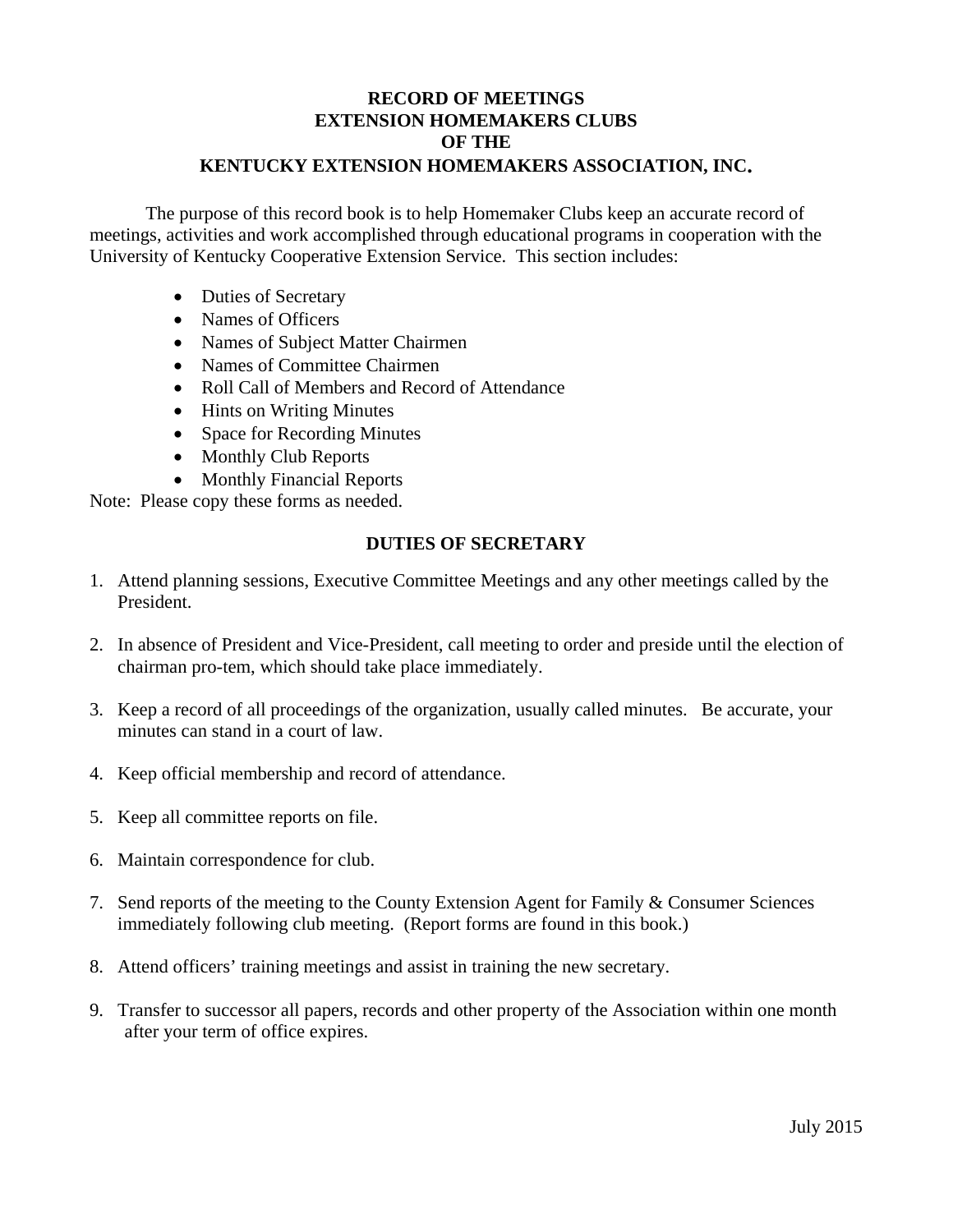### Officers, Subject Matter Chairmen and Chairmen of Special Committees of the

|                                                                                                                                                                                                                                | For the year $\_\_\_\_\_$ to $\_\_\_\_\_\_\_\_$                                                                                                                                                                                |
|--------------------------------------------------------------------------------------------------------------------------------------------------------------------------------------------------------------------------------|--------------------------------------------------------------------------------------------------------------------------------------------------------------------------------------------------------------------------------|
| <b>OFFICERS</b>                                                                                                                                                                                                                |                                                                                                                                                                                                                                |
|                                                                                                                                                                                                                                | President experience and the contract of the contract of the contract of the contract of the contract of the contract of the contract of the contract of the contract of the contract of the contract of the contract of the c |
|                                                                                                                                                                                                                                | Address and the contract of the contract of the contract of the contract of the contract of the contract of the contract of the contract of the contract of the contract of the contract of the contract of the contract of th |
|                                                                                                                                                                                                                                |                                                                                                                                                                                                                                |
|                                                                                                                                                                                                                                |                                                                                                                                                                                                                                |
| Address and the contract of the contract of the contract of the contract of the contract of the contract of the contract of the contract of the contract of the contract of the contract of the contract of the contract of th |                                                                                                                                                                                                                                |
|                                                                                                                                                                                                                                |                                                                                                                                                                                                                                |
|                                                                                                                                                                                                                                |                                                                                                                                                                                                                                |
|                                                                                                                                                                                                                                |                                                                                                                                                                                                                                |
|                                                                                                                                                                                                                                |                                                                                                                                                                                                                                |
|                                                                                                                                                                                                                                |                                                                                                                                                                                                                                |
|                                                                                                                                                                                                                                | Address and the contract of the contract of the contract of the contract of the contract of the contract of the contract of the contract of the contract of the contract of the contract of the contract of the contract of th |
|                                                                                                                                                                                                                                |                                                                                                                                                                                                                                |
| <b>SUBJECT MATTER CHAIRMEN</b>                                                                                                                                                                                                 |                                                                                                                                                                                                                                |
|                                                                                                                                                                                                                                |                                                                                                                                                                                                                                |
|                                                                                                                                                                                                                                |                                                                                                                                                                                                                                |
|                                                                                                                                                                                                                                |                                                                                                                                                                                                                                |
| Food, Nutrition & Health                                                                                                                                                                                                       |                                                                                                                                                                                                                                |
|                                                                                                                                                                                                                                |                                                                                                                                                                                                                                |
|                                                                                                                                                                                                                                |                                                                                                                                                                                                                                |
|                                                                                                                                                                                                                                |                                                                                                                                                                                                                                |
|                                                                                                                                                                                                                                |                                                                                                                                                                                                                                |

#### **OTHER CHAIRMEN:**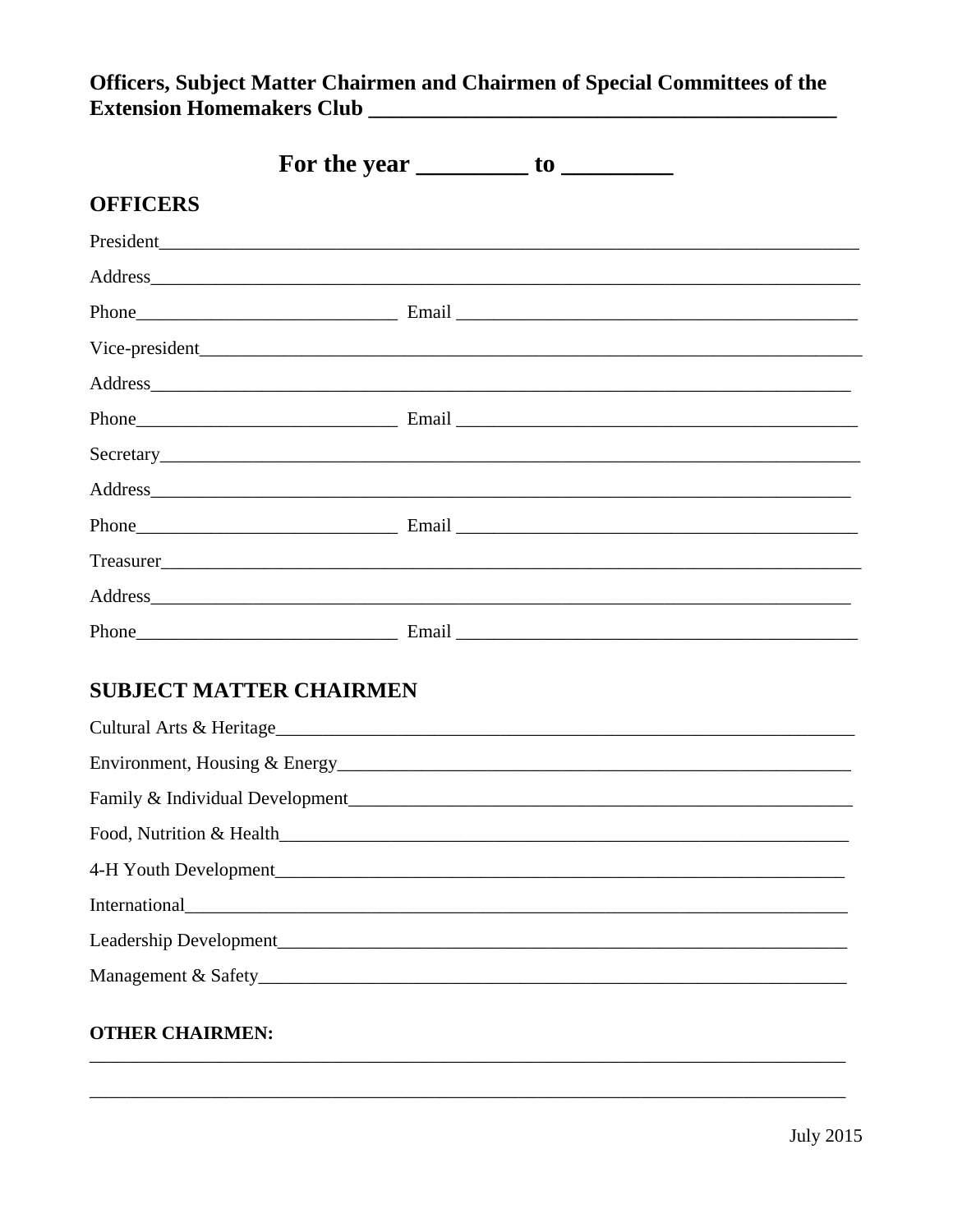Roll of Club Members for \_\_\_\_\_\_\_\_\_ - \_\_\_\_\_\_\_

Secretary will insert date below number of meeting. Secretary will check by marking P (present) or A (absent).

|                   |           |              | <b>Attendance</b><br><b>Regular Monthly Meetings</b> |                         |                         |   |                  |                |   |                  |    |    |    |
|-------------------|-----------|--------------|------------------------------------------------------|-------------------------|-------------------------|---|------------------|----------------|---|------------------|----|----|----|
| <b>NAMES</b>      | Dues Paid | $\mathbf{1}$ | $\boldsymbol{2}$                                     | $\overline{\mathbf{3}}$ | $\overline{\mathbf{4}}$ | 5 | $\boldsymbol{6}$ | $\overline{7}$ | 8 | $\boldsymbol{9}$ | 10 | 11 | 12 |
| $\overline{1}$ .  |           |              |                                                      |                         |                         |   |                  |                |   |                  |    |    |    |
| $\overline{2}$ .  |           |              |                                                      |                         |                         |   |                  |                |   |                  |    |    |    |
| $\overline{3}$ .  |           |              |                                                      |                         |                         |   |                  |                |   |                  |    |    |    |
| 4.                |           |              |                                                      |                         |                         |   |                  |                |   |                  |    |    |    |
| 5.                |           |              |                                                      |                         |                         |   |                  |                |   |                  |    |    |    |
| 6.                |           |              |                                                      |                         |                         |   |                  |                |   |                  |    |    |    |
| $\overline{7}$ .  |           |              |                                                      |                         |                         |   |                  |                |   |                  |    |    |    |
| 8.                |           |              |                                                      |                         |                         |   |                  |                |   |                  |    |    |    |
| 9.                |           |              |                                                      |                         |                         |   |                  |                |   |                  |    |    |    |
| 10.               |           |              |                                                      |                         |                         |   |                  |                |   |                  |    |    |    |
| $\overline{11}$ . |           |              |                                                      |                         |                         |   |                  |                |   |                  |    |    |    |
| 12.               |           |              |                                                      |                         |                         |   |                  |                |   |                  |    |    |    |
| 13.               |           |              |                                                      |                         |                         |   |                  |                |   |                  |    |    |    |
| 14.               |           |              |                                                      |                         |                         |   |                  |                |   |                  |    |    |    |
| $\overline{15}$ . |           |              |                                                      |                         |                         |   |                  |                |   |                  |    |    |    |
| 16.               |           |              |                                                      |                         |                         |   |                  |                |   |                  |    |    |    |
| 17.               |           |              |                                                      |                         |                         |   |                  |                |   |                  |    |    |    |
| 18.               |           |              |                                                      |                         |                         |   |                  |                |   |                  |    |    |    |
| 19.               |           |              |                                                      |                         |                         |   |                  |                |   |                  |    |    |    |
| 20.               |           |              |                                                      |                         |                         |   |                  |                |   |                  |    |    |    |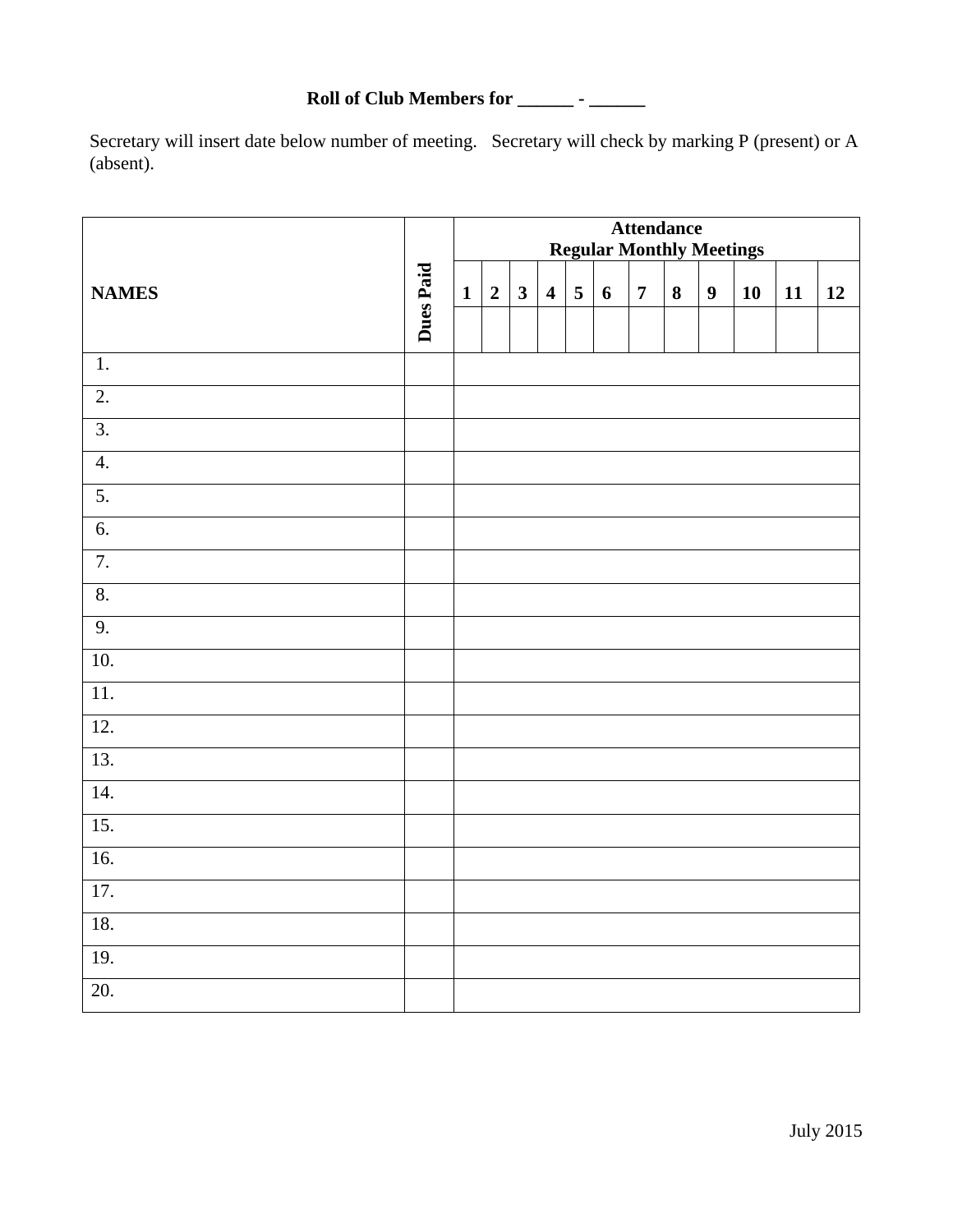|                   |           | <b>Attendance</b><br><b>Regular Monthly Meetings</b> |                  |              |                         |                         |                  |                |          |                  |    |    |    |
|-------------------|-----------|------------------------------------------------------|------------------|--------------|-------------------------|-------------------------|------------------|----------------|----------|------------------|----|----|----|
| <b>NAMES</b>      | Dues Paid | $\mathbf{1}$                                         | $\boldsymbol{2}$ | $\mathbf{3}$ | $\overline{\mathbf{4}}$ | $\overline{\mathbf{5}}$ | $\boldsymbol{6}$ | $\overline{7}$ | $\bf{8}$ | $\boldsymbol{9}$ | 10 | 11 | 12 |
| 21.               |           |                                                      |                  |              |                         |                         |                  |                |          |                  |    |    |    |
| 22.               |           |                                                      |                  |              |                         |                         |                  |                |          |                  |    |    |    |
| 23.               |           |                                                      |                  |              |                         |                         |                  |                |          |                  |    |    |    |
| 24.               |           |                                                      |                  |              |                         |                         |                  |                |          |                  |    |    |    |
| 25.               |           |                                                      |                  |              |                         |                         |                  |                |          |                  |    |    |    |
| 26.               |           |                                                      |                  |              |                         |                         |                  |                |          |                  |    |    |    |
| 27.               |           |                                                      |                  |              |                         |                         |                  |                |          |                  |    |    |    |
| 28.               |           |                                                      |                  |              |                         |                         |                  |                |          |                  |    |    |    |
| 29.               |           |                                                      |                  |              |                         |                         |                  |                |          |                  |    |    |    |
| 30.               |           |                                                      |                  |              |                         |                         |                  |                |          |                  |    |    |    |
| 31.               |           |                                                      |                  |              |                         |                         |                  |                |          |                  |    |    |    |
| $\overline{32}$ . |           |                                                      |                  |              |                         |                         |                  |                |          |                  |    |    |    |
| 33.               |           |                                                      |                  |              |                         |                         |                  |                |          |                  |    |    |    |
| 34.               |           |                                                      |                  |              |                         |                         |                  |                |          |                  |    |    |    |
| $\overline{35}$ . |           |                                                      |                  |              |                         |                         |                  |                |          |                  |    |    |    |
| 36.               |           |                                                      |                  |              |                         |                         |                  |                |          |                  |    |    |    |
| 37.               |           |                                                      |                  |              |                         |                         |                  |                |          |                  |    |    |    |
| 38.               |           |                                                      |                  |              |                         |                         |                  |                |          |                  |    |    |    |
| 39.               |           |                                                      |                  |              |                         |                         |                  |                |          |                  |    |    |    |
| 40.               |           |                                                      |                  |              |                         |                         |                  |                |          |                  |    |    |    |
| 41.               |           |                                                      |                  |              |                         |                         |                  |                |          |                  |    |    |    |
| 42.               |           |                                                      |                  |              |                         |                         |                  |                |          |                  |    |    |    |
| 43.               |           |                                                      |                  |              |                         |                         |                  |                |          |                  |    |    |    |
| 44.               |           |                                                      |                  |              |                         |                         |                  |                |          |                  |    |    |    |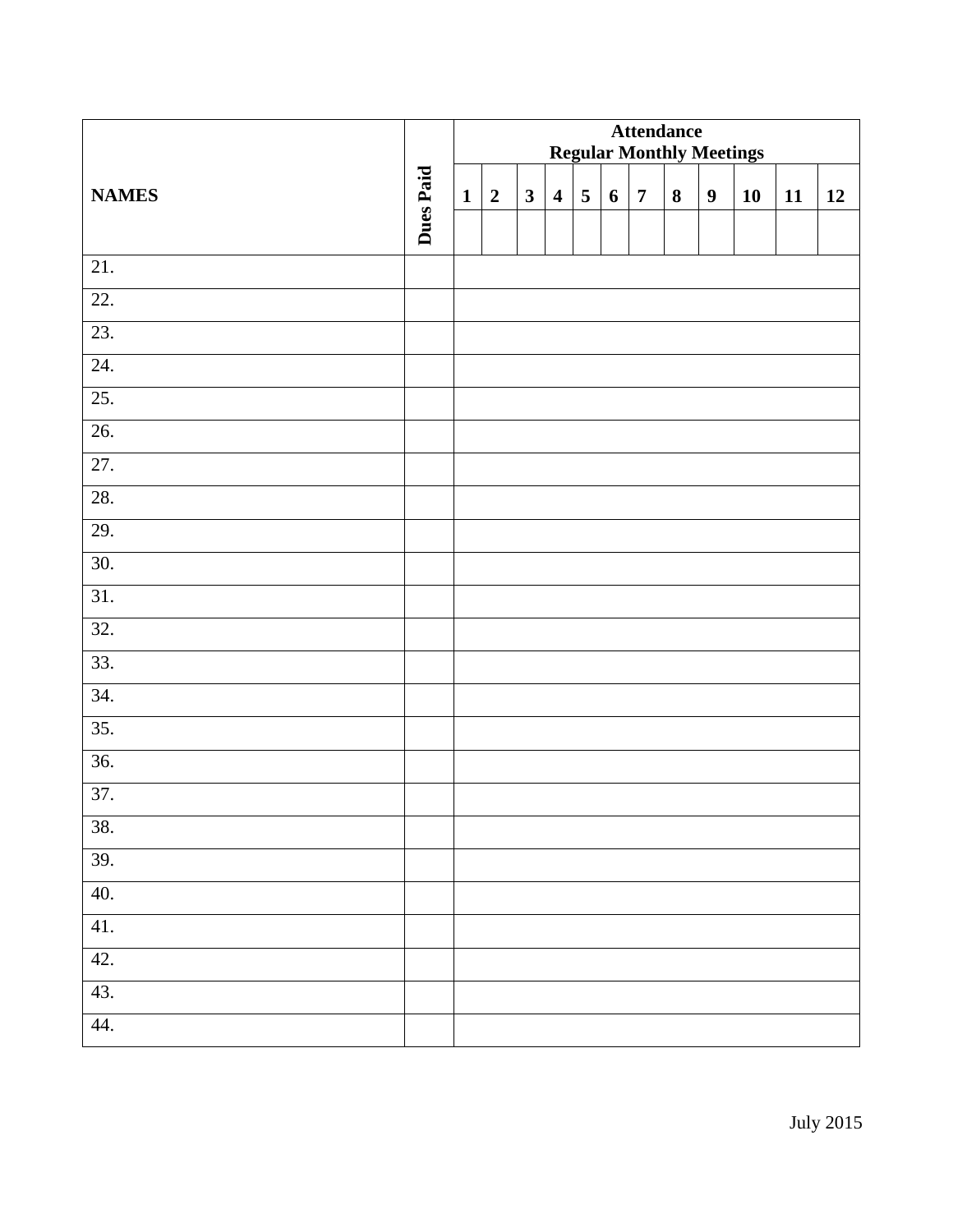#### **Guidelines for Writing Minutes**

The minutes of the organization become the permanent record of the group's actions. The minutes are a record of fact, not opinion. They record what happened and not the thoughts or feelings of members or officers.

 The secretary is responsible for recording and keeping minutes of all meetings. They should be written clearly in a manner which leaves no room to question actions taken by the assembly. An absent member should be able to read the minutes and have a clear understanding of the business transacted at the meeting which was missed. All names should be clearly recorded, i.e., Nancy Jones, not Ms. Jones.

 Make the minutes complete, neat and accurate. Keep them as short as possible and to the point. Always take notes at the meeting. Do not write the minutes directly into the secretary's book. Find your own "short cuts" to save time, but record sufficient information to write complete minutes. Write the actual minutes soon after the meeting while everything is fresh in your mind and before your notes are cold.

 The following guidelines for writing minutes suggest a format which will aid you in preparing the minutes of each meeting.

#### **I. The first paragraph should include:**

- A. the kind of meeting (regular, special, annual, etc.)
- B. the name of the group
- C. date, time and place of the meeting
- D. whether or not the president and secretary were present and in their absence the name of their substitute
- E. the disposition of the minutes of the last meeting

#### **II. The body should include:**

- A. a separate paragraph for each topic
- B. the exact wording of all main motions, except those withdrawn, add the name of the mover of all motions
- C. resolutions, the exact wording immediately before being voted upon, ("Be it therefore resolved…")
- D. all amendments and their disposition
- E. all points of order and appeals, whether sustained or lost, and reasons given by the chair for the ruling

#### **III.Closing**

- A. The last paragraph of the minutes should contain the hour of adjournment.
- B. The minutes should be signed by the secretary or the person who took the minutes.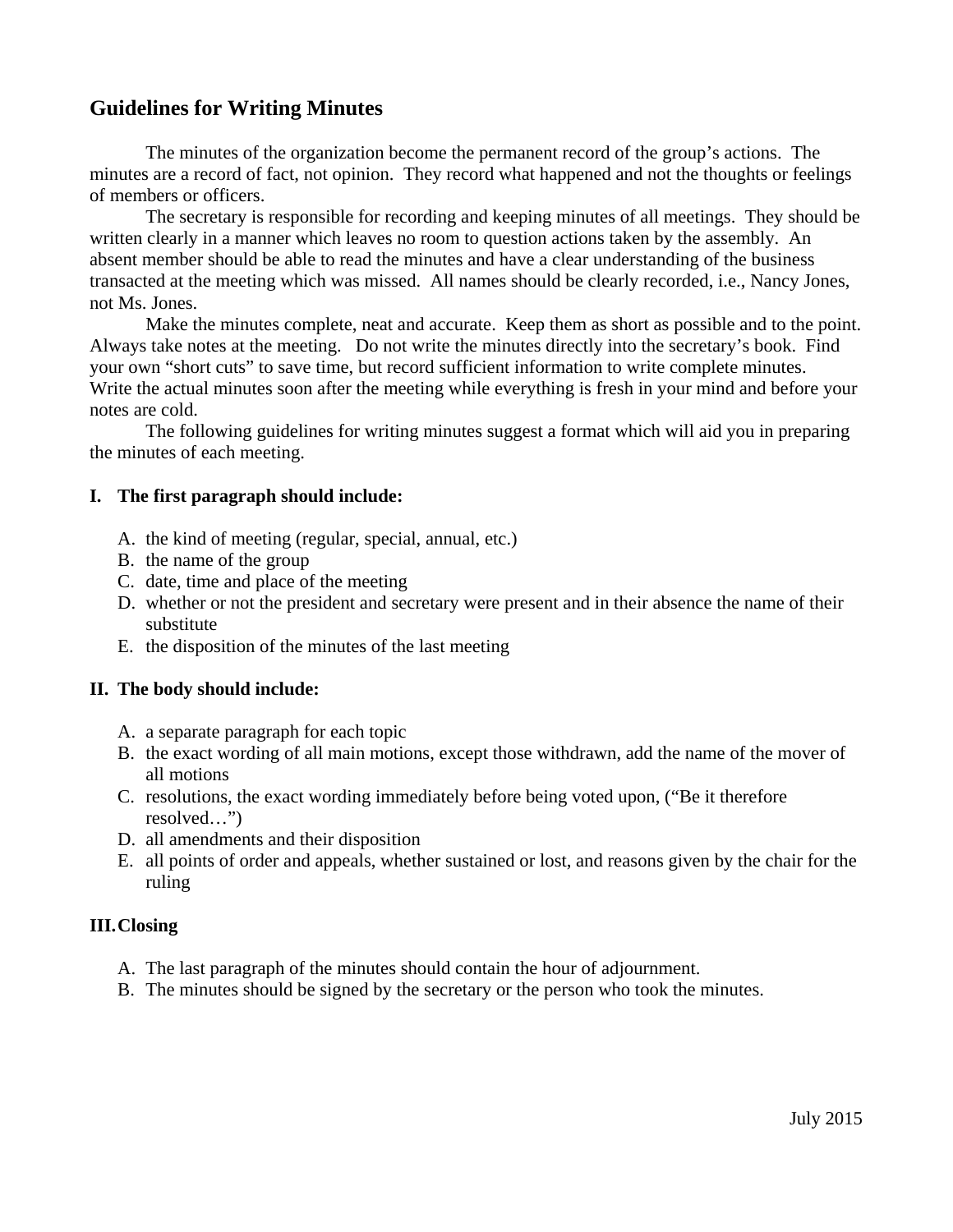## **Minutes of Club Meeting**

| Date of Meeting                    | Place          |
|------------------------------------|----------------|
| Time of Meeting                    | <b>Hostess</b> |
| The meeting was called to order by |                |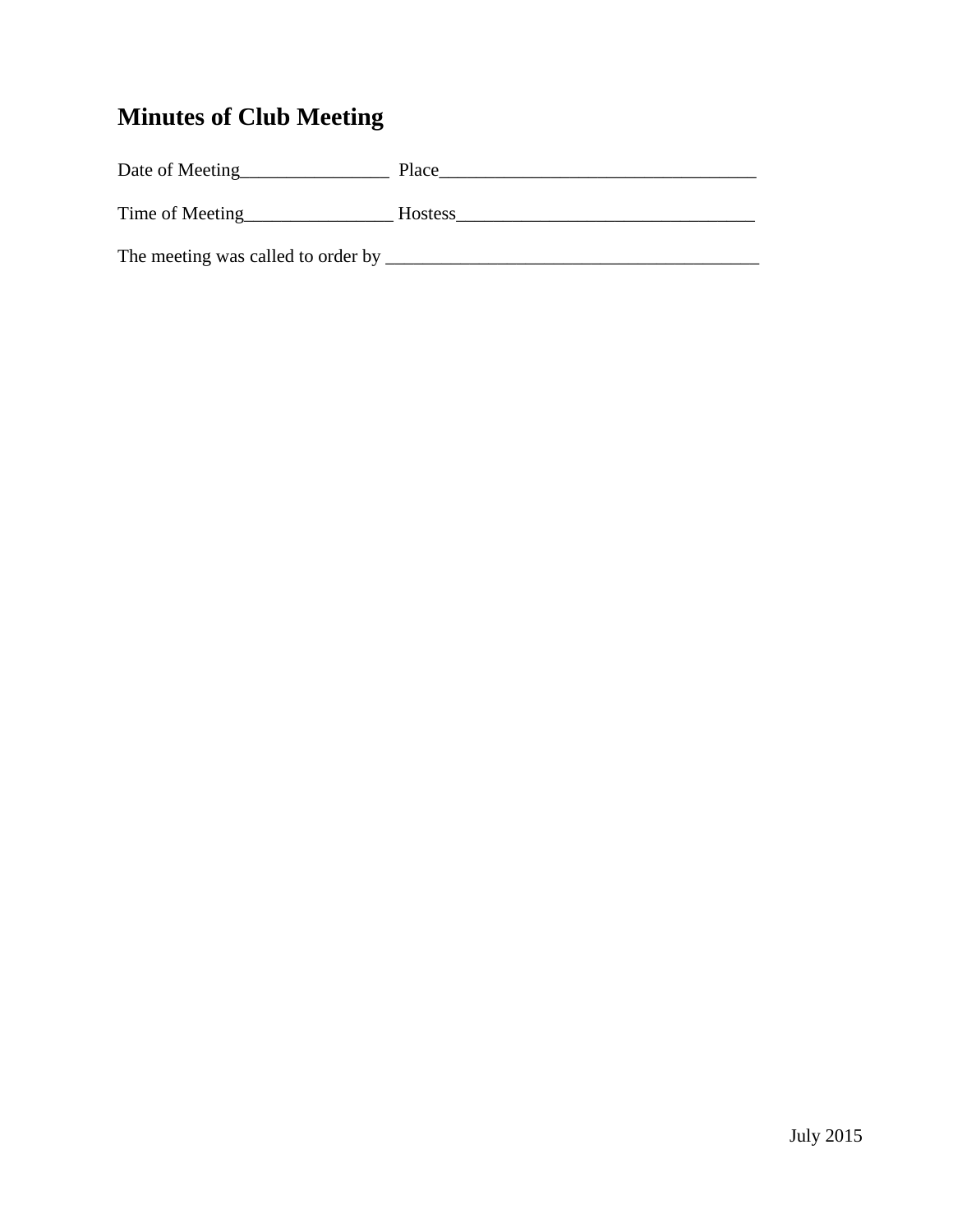## **Monthly Club Report to**

County Extension Agent for Family & Consumer Sciences

#### **Secretary: Fill out and sent to County Extension Agent for Family & Consumer Sciences immediately after each meeting.**

|    | ATTENDANCE: Members__________ Visitors ___________ TOTAL _______________________         |              |
|----|------------------------------------------------------------------------------------------|--------------|
|    | 2. Membership Status:                                                                    |              |
|    | Number enrolled in your club now:                                                        |              |
|    | Regular Members ________________________ Members-at-Large ______________________         |              |
| 3. |                                                                                          |              |
|    |                                                                                          |              |
|    |                                                                                          |              |
|    |                                                                                          |              |
|    |                                                                                          |              |
| 5. | How have club members used previous lessons? ___________________________________         |              |
| 6. |                                                                                          |              |
| 7. | List any suggestions or questions for your agent _______________________________         |              |
| 8. | Names and address of lesson leaders for next month _____________________________         |              |
|    |                                                                                          |              |
|    | Names and address of members added this month<br>(Please send enrollment form and dues.) |              |
|    |                                                                                          |              |
|    |                                                                                          | <u>Phone</u> |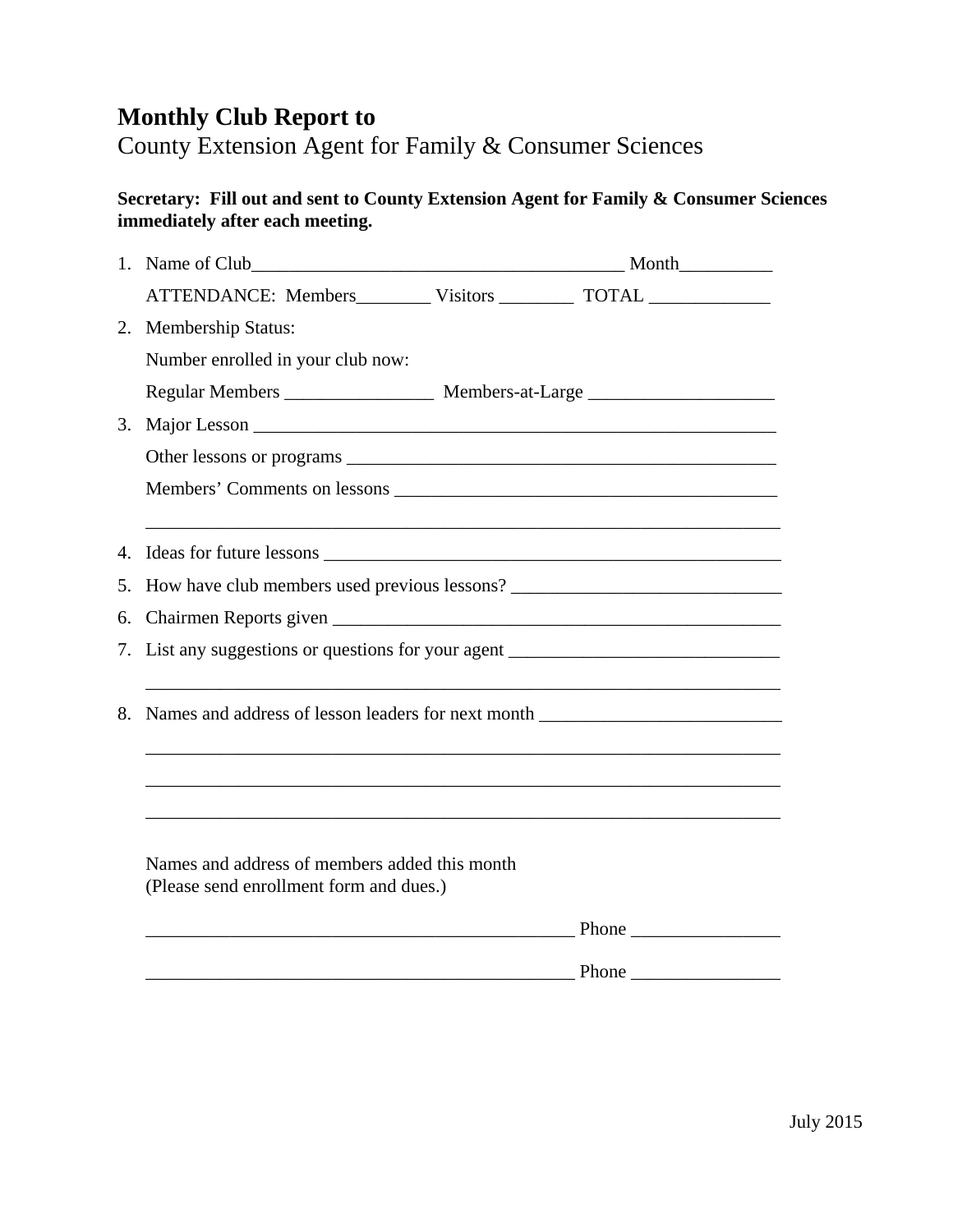|                                                                                                                                                                                                                               |  | <u>Phone</u>                                                                                                     |
|-------------------------------------------------------------------------------------------------------------------------------------------------------------------------------------------------------------------------------|--|------------------------------------------------------------------------------------------------------------------|
|                                                                                                                                                                                                                               |  |                                                                                                                  |
| Names of members dropped this month                                                                                                                                                                                           |  |                                                                                                                  |
|                                                                                                                                                                                                                               |  |                                                                                                                  |
|                                                                                                                                                                                                                               |  |                                                                                                                  |
| Describe briefly the contract of the contract of the contract of the contract of the contract of the contract of the contract of the contract of the contract of the contract of the contract of the contract of the contract |  |                                                                                                                  |
| No. of work days __________ Attendance ____________ What was done?                                                                                                                                                            |  | <u> 1989 - Johann Stoff, amerikansk politiker (d. 1989)</u>                                                      |
| 9. Information shared with non-members:                                                                                                                                                                                       |  | and the control of the control of the control of the control of the control of the control of the control of the |
| Person-to-person contact adult ___________ youth _________                                                                                                                                                                    |  |                                                                                                                  |
|                                                                                                                                                                                                                               |  |                                                                                                                  |
|                                                                                                                                                                                                                               |  |                                                                                                                  |
|                                                                                                                                                                                                                               |  |                                                                                                                  |

**Secretary**